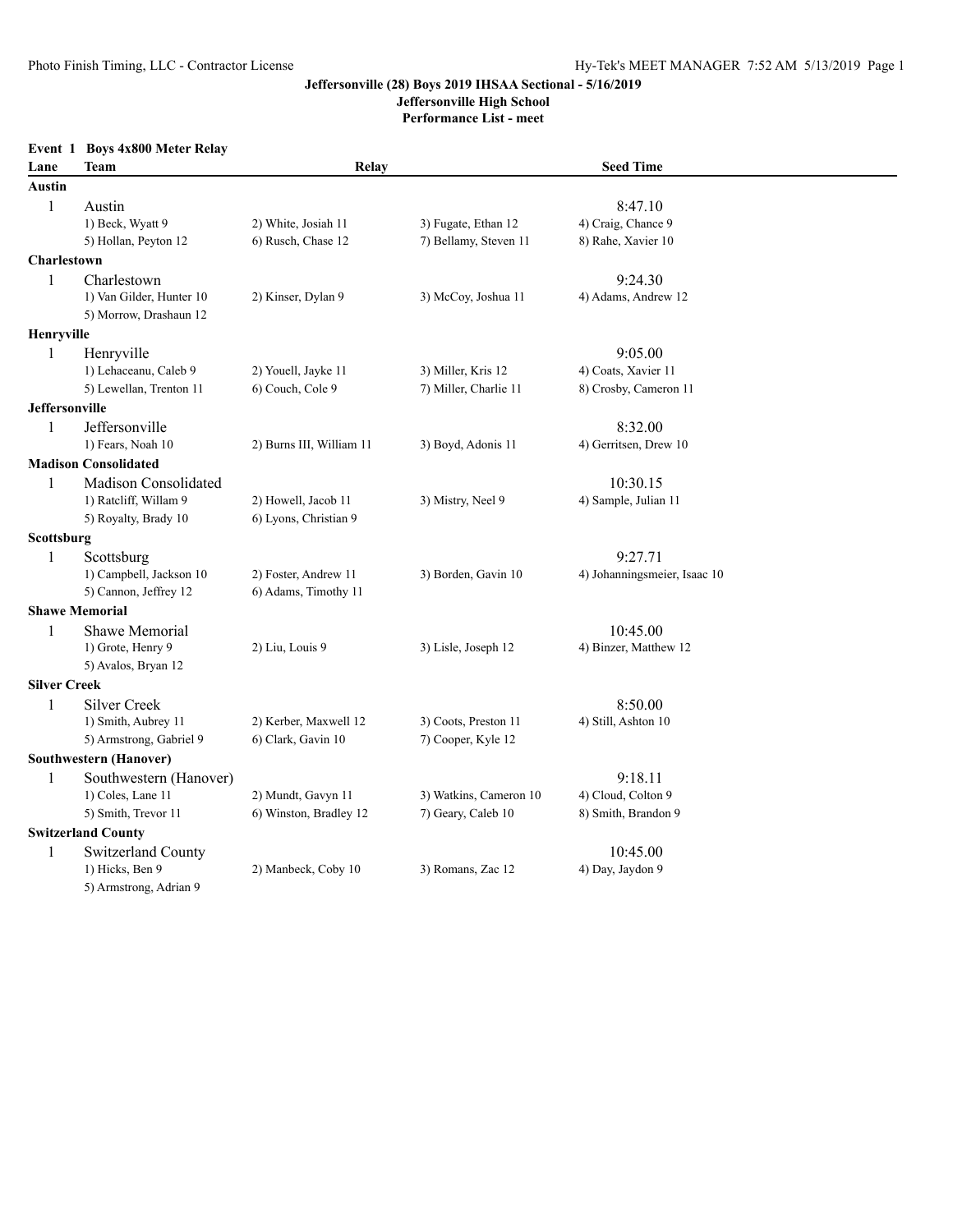**Jeffersonville High School**

**Performance List - meet**

#### **Event 2 Boys 100 Meter Dash**

| Lane                | Name                          |    | Year School             | <b>Seed Time</b> |     |
|---------------------|-------------------------------|----|-------------------------|------------------|-----|
| Austin              |                               |    |                         |                  |     |
| $\mathbf{1}$        | Erdenetsogt, Temuulen         |    | 11 Austin               | 12.21            |     |
| $\overline{2}$      | Bequeret, Ethan               |    | 12 Austin               | 12.23            |     |
| 3                   | Richko, Anthony               |    | 11 Austin               | 12.89            | Alt |
| <b>Charlestown</b>  |                               |    |                         |                  |     |
| $\mathbf{1}$        | Cruz, Steven                  | 9  | Charlestown             | 11.68            |     |
| $\overline{2}$      | Wight, Nathan                 | 9  | Charlestown             | 12.42            |     |
| Henryville          |                               |    |                         |                  |     |
| $\mathbf{1}$        | Ramsey, Gabe                  |    | 10 Henryville           | 11.89            |     |
| $\overline{2}$      | Dukes, Drake                  | 11 | Henryville              | 12.21            |     |
| 3                   | Lane, Peyton                  |    | 11 Henryville           | 12.65            | Alt |
| Jeffersonville      |                               |    |                         |                  |     |
| $\mathbf{1}$        | Findley, Isaac                |    | 11 Jeffersonville       | 10.90            |     |
| $\overline{c}$      | Spalding, Tyrell              | 12 | Jeffersonville          | 11.20            |     |
| 3                   | Starks, Jordan                | 10 | Jeffersonville          | 11.40            | Alt |
|                     | <b>Madison Consolidated</b>   |    |                         |                  |     |
| $\mathbf{1}$        | Foy, Bryce                    | 11 | Madison Consolidated    | 11.20            |     |
| $\overline{2}$      | Cosby, Xavier                 | 9  | Madison Consolidated    | 12.50            |     |
| 3                   | Todd, Hayden                  |    | 11 Madison Consolidated | 14.19            | Alt |
|                     | <b>Rock Creek Academy</b>     |    |                         |                  |     |
| $\mathbf{1}$        | Corrales, Luis                | 11 | Rock Creek Academy      | 11.30            |     |
| $\overline{2}$      | Muhammad, Joshua              | 10 | Rock Creek Academy      | 11.90            |     |
| 3                   | King, Jamel                   |    | 11 Rock Creek Academy   | 12.20            | Alt |
| Scottsburg          |                               |    |                         |                  |     |
| $\mathbf{1}$        | Sparkman, Kaden               | 12 | Scottsburg              | 11.10            |     |
| $\overline{2}$      | Lewis, Austin                 |    | 10 Scottsburg           | 12.48            |     |
|                     | <b>Shawe Memorial</b>         |    |                         |                  |     |
| $\mathbf{1}$        | Kennett, Walker               | 11 | Shawe Memorial          | 13.40            |     |
| $\overline{2}$      | Grote, Henry                  | 9  | Shawe Memorial          | 13.80            |     |
| <b>Silver Creek</b> |                               |    |                         |                  |     |
| $\mathbf{1}$        | Messer, Easton                |    | 9 Silver Creek          | 11.70            |     |
| $\overline{2}$      | Absher, Zane                  | 11 | Silver Creek            | 12.10            |     |
| 3                   | Kidwell, Benjamin             | 11 | Silver Creek            | 12.40            | Alt |
|                     | <b>Southwestern (Hanover)</b> |    |                         |                  |     |
| 1                   | Cline, Mitchell               | 11 | Southwestern (Hanover)  | 11.34            |     |
| $\overline{c}$      | Grider, Jacob                 | 12 | Southwestern (Hanover)  | 11.46            |     |
| 3                   | Zellers, Kaden                | 9  | Southwestern (Hanover)  | 11.78            | Alt |
|                     | <b>Switzerland County</b>     |    |                         |                  |     |
| 1                   | Goldsberry, John              |    | 10 Switzerland County   | 11.47            |     |
| $\overline{2}$      | Covington, Myles              |    | 10 Switzerland County   | 11.68            |     |
|                     |                               |    |                         |                  |     |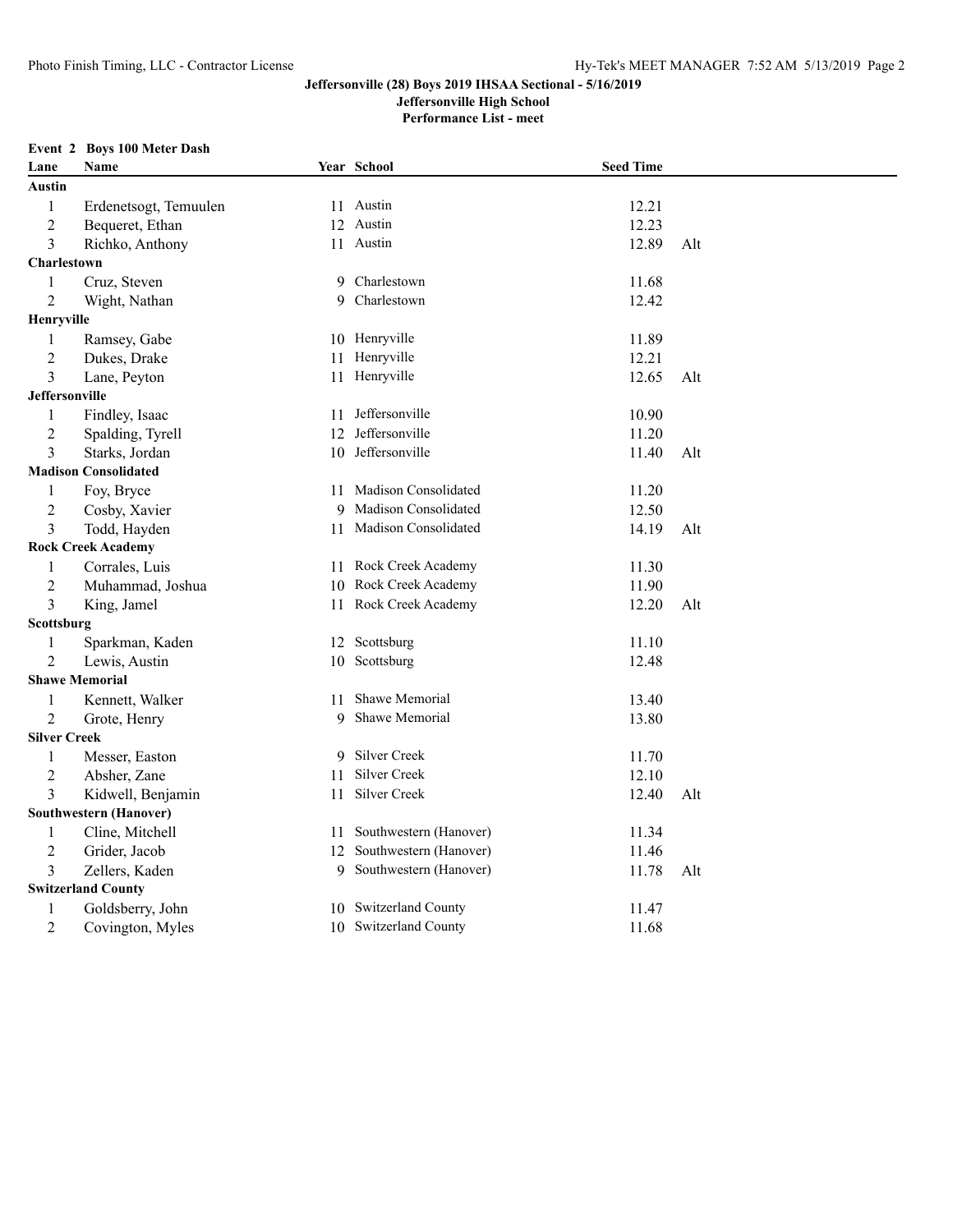# **Jeffersonville High School**

**Performance List - meet**

#### **Event 3 Boys 110 Meter Hurdles**

| Lane                | Name                          |    | Year School               | <b>Seed Time</b> |     |
|---------------------|-------------------------------|----|---------------------------|------------------|-----|
| Austin              |                               |    |                           |                  |     |
| 1                   | Bellamy, Steven               |    | 11 Austin                 | 16.65            |     |
| Charlestown         |                               |    |                           |                  |     |
| 1                   | Duncan, Avery                 | 11 | Charlestown               | 16.60            |     |
| 2                   | Kinser, Dylan                 |    | 9 Charlestown             | 19.60            |     |
| Henryville          |                               |    |                           |                  |     |
|                     | Owens, Logan                  |    | 11 Henryville             | 16.45            |     |
| Jeffersonville      |                               |    |                           |                  |     |
|                     | Simpson, William              | 11 | Jeffersonville            | 15.80            |     |
| 2                   | Nelson, Drew                  | 10 | Jeffersonville            | 15.90            |     |
| 3                   | Bush, Maliek                  | 9  | Jeffersonville            | 16.90            | Alt |
|                     | <b>Madison Consolidated</b>   |    |                           |                  |     |
|                     | Schutte, Carter               |    | 9 Madison Consolidated    | 19.80            |     |
| 2                   | Jones, Parker                 |    | 10 Madison Consolidated   | 21.20            |     |
|                     | <b>Rock Creek Academy</b>     |    |                           |                  |     |
|                     | Knuckles, Johnny              |    | 10 Rock Creek Academy     | 18.90            |     |
| Scottsburg          |                               |    |                           |                  |     |
| 1                   | Busick, Mason                 |    | 9 Scottsburg              | 18.69            |     |
| 2                   | Cannon, Jeffrey               | 12 | Scottsburg                | 22.85            |     |
| <b>Silver Creek</b> |                               |    |                           |                  |     |
| 1                   | Lucas, Ryan                   | 9  | Silver Creek              | 19.11            |     |
| 2                   | Shields, Ryan                 | 11 | Silver Creek              | 23.84            |     |
|                     | <b>Southwestern (Hanover)</b> |    |                           |                  |     |
| 1                   | Bates, Owen                   |    | 10 Southwestern (Hanover) | 16.55            |     |
| 2                   | Ream, Caleb                   | 12 | Southwestern (Hanover)    | 17.34            |     |
|                     | <b>Switzerland County</b>     |    |                           |                  |     |
|                     | Taulbee, Cory                 |    | 12 Switzerland County     | 17.30            |     |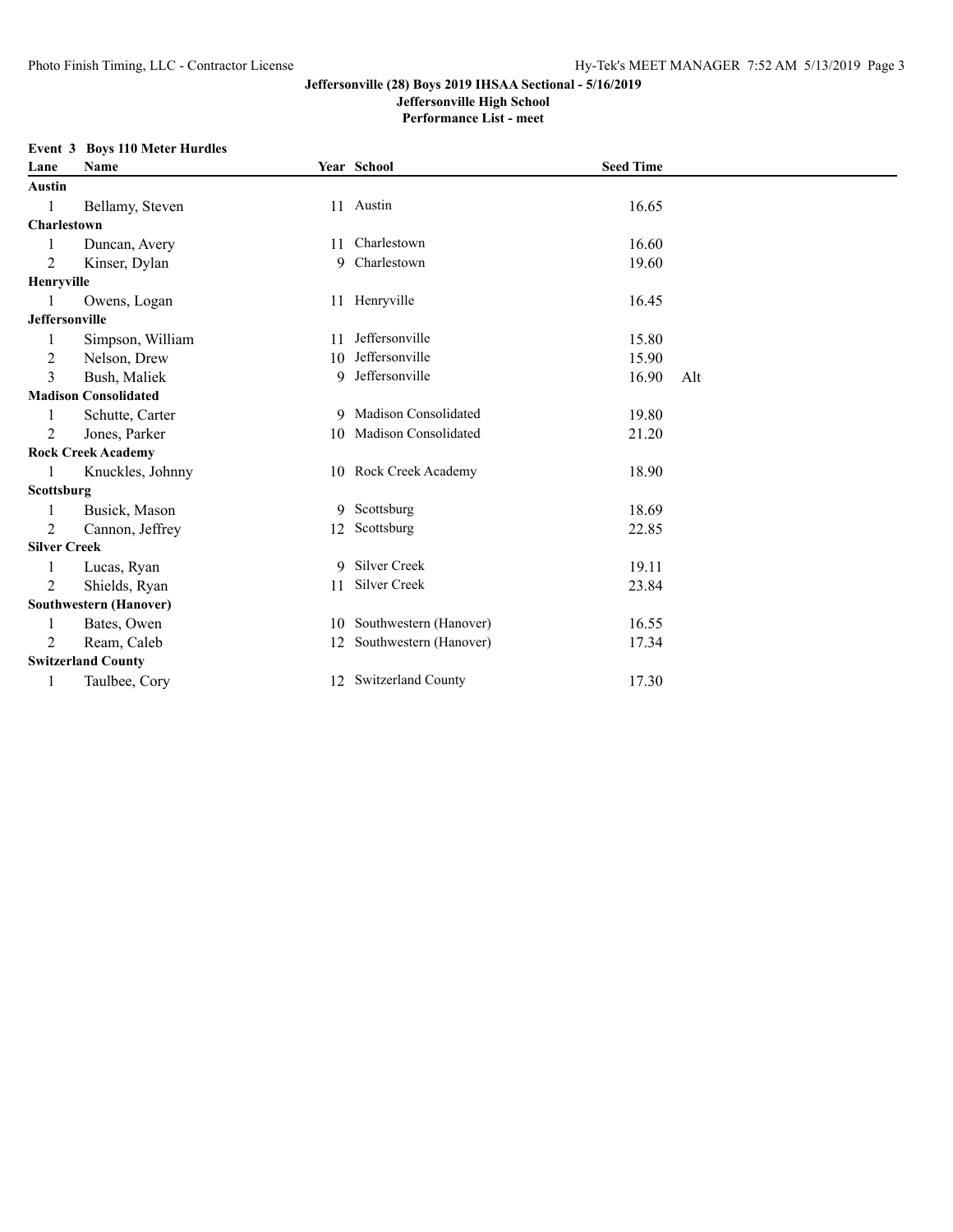**Jeffersonville High School**

**Performance List - meet**

#### **Event 4 Boys 200 Meter Dash**

| Lane                  | Name                        |    | Year School               | <b>Seed Time</b> |     |
|-----------------------|-----------------------------|----|---------------------------|------------------|-----|
| Austin                |                             |    |                           |                  |     |
| 1                     | Erdenetsogt, Temuulen       |    | 11 Austin                 | 25.21            |     |
| $\overline{2}$        | Bequeret, Ethan             |    | 12 Austin                 | 25.63            |     |
| Charlestown           |                             |    |                           |                  |     |
| $\mathbf{1}$          | Cruz, Steven                | 9  | Charlestown               | 23.88            |     |
| $\overline{2}$        | Wight, Nathan               | 9  | Charlestown               | 25.25            |     |
| Henryville            |                             |    |                           |                  |     |
| 1                     | Parihus, Gage               |    | 10 Henryville             | 25.11            |     |
| $\overline{2}$        | Wilson, Drew                |    | 9 Henryville              | 26.79            |     |
| <b>Jeffersonville</b> |                             |    |                           |                  |     |
| 1                     | Findley, Isaac              | 11 | Jeffersonville            | 23.00            |     |
| $\overline{2}$        | Spalding, Tyrell            |    | 12 Jeffersonville         | 23.90            |     |
|                       | <b>Madison Consolidated</b> |    |                           |                  |     |
| 1                     | Foy, Bryce                  |    | 11 Madison Consolidated   | 23.34            |     |
| $\overline{c}$        | Cosby, Xavier               |    | 9 Madison Consolidated    | 25.99            |     |
| 3                     | Todd, Hayden                |    | 11 Madison Consolidated   | 26.00            | Alt |
|                       | <b>Rock Creek Academy</b>   |    |                           |                  |     |
| 1                     | Corrales, Luis              |    | 11 Rock Creek Academy     | 23.50            |     |
| $\overline{c}$        | Muhammad, Joshua            |    | 10 Rock Creek Academy     | 25.73            |     |
| 3                     | King, Jamel                 |    | 11 Rock Creek Academy     | 26.90            | Alt |
| Scottsburg            |                             |    |                           |                  |     |
| $\mathbf{1}$          | Sparkman, Kaden             |    | 12 Scottsburg             | 22.40            |     |
| $\overline{2}$        | Witt, Alexander             |    | 10 Scottsburg             | 25.51            |     |
|                       | <b>Shawe Memorial</b>       |    |                           |                  |     |
| 1                     | Liu, Louis                  |    | 9 Shawe Memorial          | 24.60            |     |
| $\overline{2}$        | Lisle, Joseph               |    | 12 Shawe Memorial         | 25.20            |     |
| <b>Silver Creek</b>   |                             |    |                           |                  |     |
| 1                     | Messer, Easton              | 9. | Silver Creek              | 24.16            |     |
| $\overline{2}$        | Absher, Zane                | 11 | Silver Creek              | 24.78            |     |
| 3                     | Graf, Jacob                 |    | 12 Silver Creek           | 25.34            | Alt |
|                       | Southwestern (Hanover)      |    |                           |                  |     |
| 1                     | Cline, Mitchell             |    | 11 Southwestern (Hanover) | 22.71            |     |
| 2                     | Zellers, Kaden              |    | 9 Southwestern (Hanover)  | 25.24            |     |
|                       | <b>Switzerland County</b>   |    |                           |                  |     |
| $\mathbf{1}$          | Goldsberry, John            |    | 10 Switzerland County     | 24.43            |     |
| $\overline{2}$        | Covington, Myles            |    | 10 Switzerland County     | 25.13            |     |
|                       |                             |    |                           |                  |     |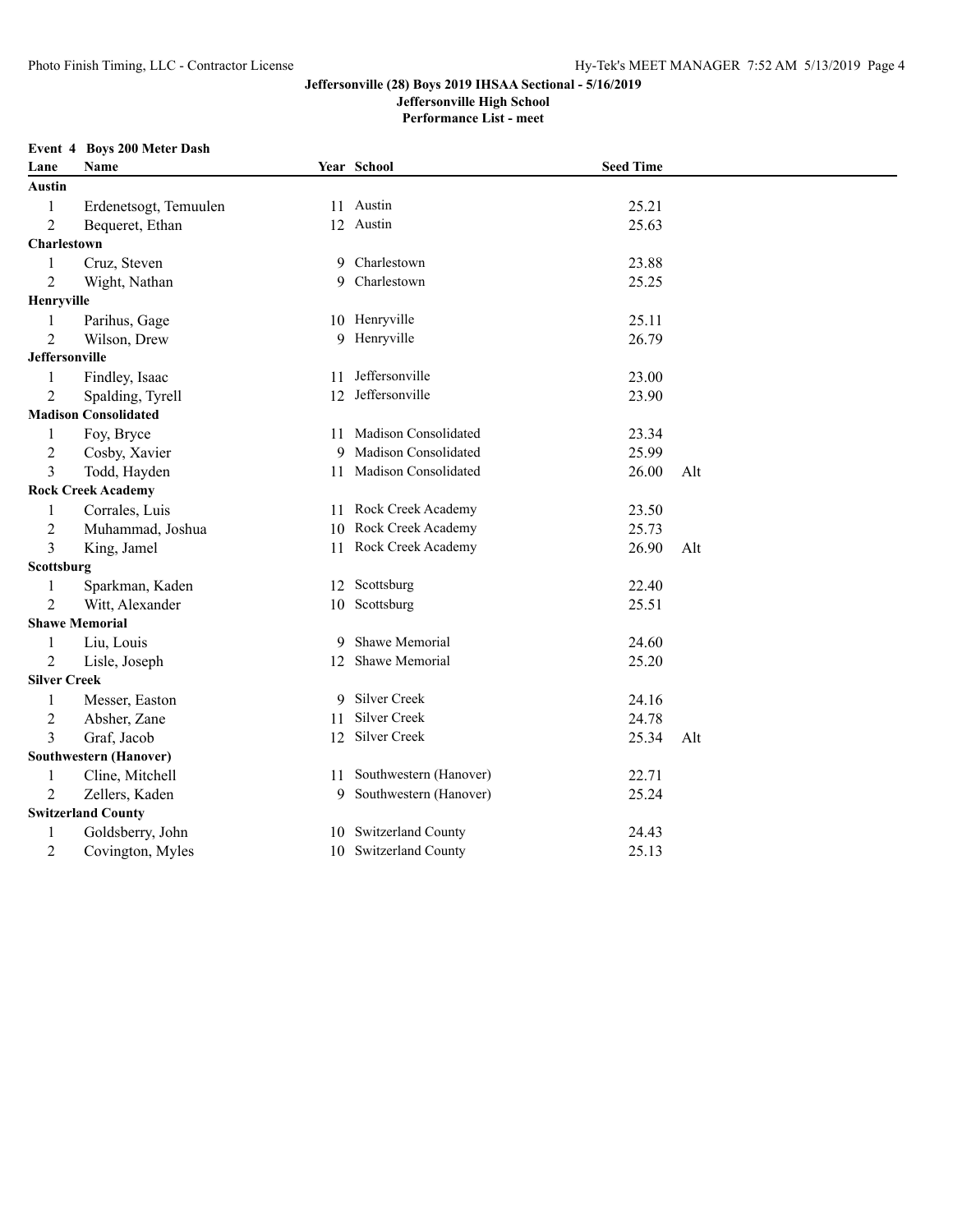## **Jeffersonville High School**

**Performance List - meet**

## **Event 5 Boys 1600 Meter Run**

| Lane                | Name                        |     | Year School               | <b>Seed Time</b> |     |
|---------------------|-----------------------------|-----|---------------------------|------------------|-----|
| Austin              |                             |     |                           |                  |     |
| 1                   | White, Josiah               |     | 11 Austin                 | 4:44.20          |     |
| 2                   | Beck, Wyatt                 |     | 9 Austin                  | 4:51.30          |     |
| Charlestown         |                             |     |                           |                  |     |
| 1                   | McCoy, Joshua               |     | 11 Charlestown            | 4:51.00          |     |
| Henryville          |                             |     |                           |                  |     |
| 1                   | Youell, Jayke               |     | 11 Henryville             | 4:37.00          |     |
| $\overline{2}$      | Miller, Kris                |     | 12 Henryville             | 4:48.00          |     |
| 3                   | Lewellan, Trenton           |     | 11 Henryville             | 5:45.00          | Alt |
| Jeffersonville      |                             |     |                           |                  |     |
| 1                   | Fears, Noah                 | 10  | Jeffersonville            | 5:20.00          |     |
| 2                   | Johnson, Dylan              | 12  | Jeffersonville            | 5:57.00          |     |
|                     | <b>Madison Consolidated</b> |     |                           |                  |     |
| 1                   | Royalty, Brady              | 10  | Madison Consolidated      | 5:42.60          |     |
| 2                   | Howell, Jacob               | 11  | Madison Consolidated      | 5:50.80          |     |
|                     | <b>Rock Creek Academy</b>   |     |                           |                  |     |
|                     | Mattingly, James            |     | 10 Rock Creek Academy     | 6:09.00          |     |
| Scottsburg          |                             |     |                           |                  |     |
| 1                   | Foster, Andrew              |     | 11 Scottsburg             | 5:12.31          |     |
| $\overline{2}$      | Siekman, Jacob              |     | 12 Scottsburg             | 6:12.18          |     |
|                     | <b>Shawe Memorial</b>       |     |                           |                  |     |
|                     | Kinne, Leon                 | 12. | Shawe Memorial            | 5:13.00          |     |
| 2                   | Liu, Louis                  | 9   | Shawe Memorial            | 5:30.00          |     |
| <b>Silver Creek</b> |                             |     |                           |                  |     |
|                     | Still, Ashton               | 10  | Silver Creek              | 4:50.02          |     |
| 2                   | Clark, Gavin                | 10  | Silver Creek              | 4:51.00          |     |
| 3                   | Coots, Preston              | 11  | Silver Creek              | 5:10.00          | Alt |
|                     | Southwestern (Hanover)      |     |                           |                  |     |
| 1                   | Winston, Bradley            |     | 12 Southwestern (Hanover) | 4:42.52          |     |
| 2                   | Smith, Trevor               | 11  | Southwestern (Hanover)    | 5:09.71          |     |
| 3                   | Geary, Caleb                |     | 10 Southwestern (Hanover) | 5:18.19          | Alt |
|                     |                             |     |                           |                  |     |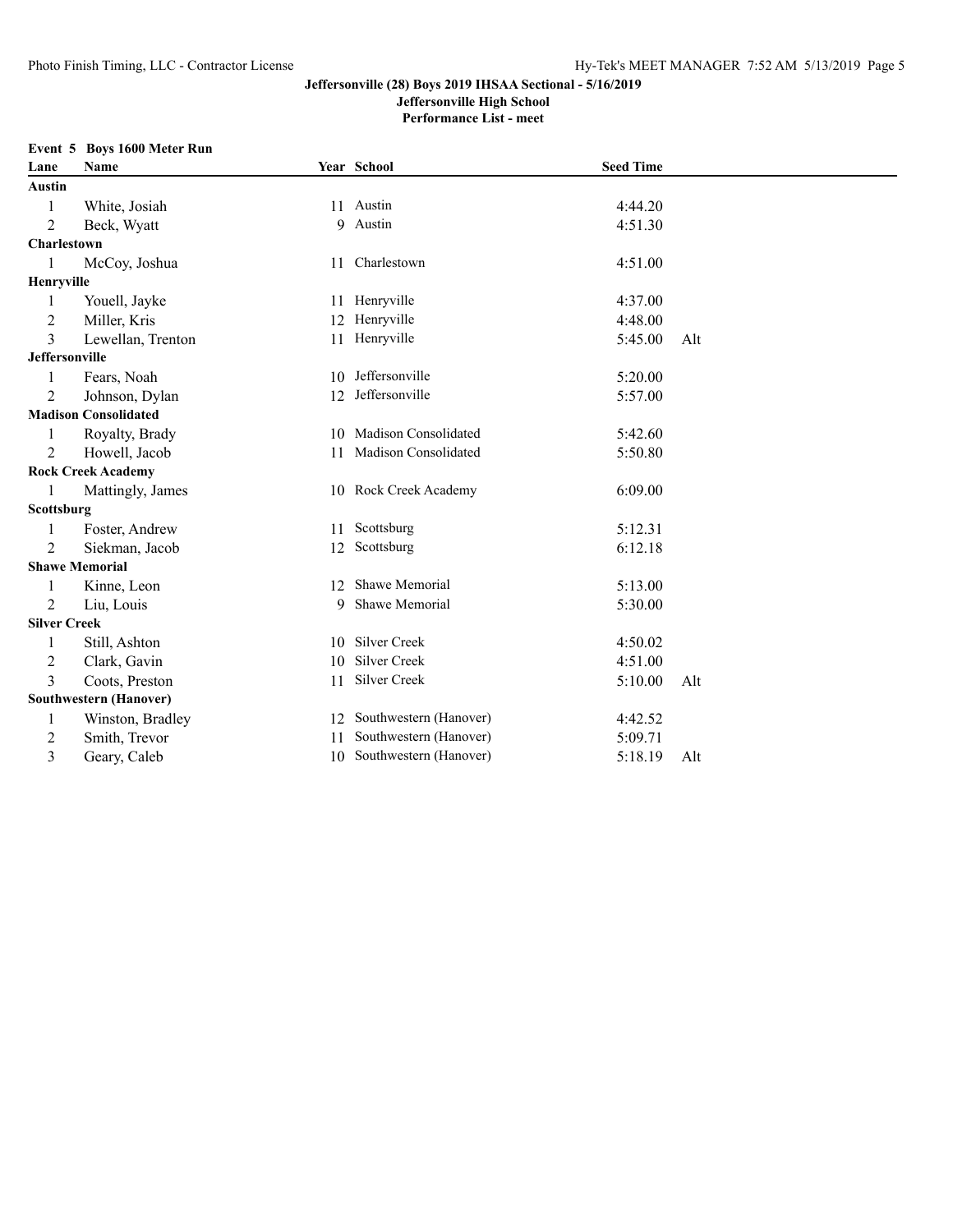**Jeffersonville High School**

**Performance List - meet**

|                       | Event 6 Boys 4x100 Meter Relay                                        |                                                   |                                             |                                                      |  |
|-----------------------|-----------------------------------------------------------------------|---------------------------------------------------|---------------------------------------------|------------------------------------------------------|--|
| Lane                  | Team                                                                  | Relay                                             |                                             | <b>Seed Time</b>                                     |  |
| <b>Austin</b>         |                                                                       |                                                   |                                             |                                                      |  |
| 1                     | Austin<br>1) Stidham, Zach 11<br>5) Herald, Jonathon 10               | 2) Erdenetsogt, Temuulen 11                       | 3) Richko, Anthony 11                       | 48.21<br>4) Craig, Chance 9                          |  |
| Henryville            |                                                                       |                                                   |                                             |                                                      |  |
| 1                     | Henryville                                                            |                                                   |                                             | 45.50                                                |  |
|                       | 1) Stucky, Mathieu 11<br>5) Parihus, Gage 10                          | 2) Ramsey, Gabe 10                                | 3) Owens, Logan 11                          | 4) Dukes, Drake 11                                   |  |
| <b>Jeffersonville</b> |                                                                       |                                                   |                                             |                                                      |  |
| 1                     | Jeffersonville<br>1) Starks, Jordan 10<br>5) Hickman, Chaz 12         | 2) Findley, Isaac 11                              | 3) Wiers, Joshua 10                         | 45.00<br>4) Pohl, Jordan 11                          |  |
|                       | <b>Madison Consolidated</b>                                           |                                                   |                                             |                                                      |  |
| 1                     | Madison Consolidated<br>1) Jones, Parker 10                           | 2) Schutte, Carter 9                              | 3) Cosby, Xavier 9                          | 50.00<br>4) Todd, Hayden 11                          |  |
|                       | <b>Rock Creek Academy</b>                                             |                                                   |                                             |                                                      |  |
| $\mathbf{1}$          | Rock Creek Academy<br>1) Muhammad, Joshua 10<br>5) King, Jamel 11     | 2) Knuckles, Johnny 10                            | 3) Corrales, Luis 11                        | 48.20<br>4) Peyton, Kendrick 9                       |  |
| Scottsburg            |                                                                       |                                                   |                                             |                                                      |  |
| 1                     | Scottsburg<br>1) Sparkman, Kaden 12<br>5) Hollan, Keyton 10           | 2) Lincoln, Patrick 12<br>6) Rowland, Tristian 10 | 3) Lewis, Austin 10                         | 45.22<br>4) Witt, Alexander 10                       |  |
| <b>Silver Creek</b>   |                                                                       |                                                   |                                             |                                                      |  |
| $\mathbf{1}$          | Silver Creek<br>1) Graf, Jacob 12<br>5) Winkler, Vincent 11           | 2) Messer, Easton 9<br>6) Gleason, Jack 11        | 3) Absher, Zane 11<br>7) Ganchev, Georgi 11 | 47.72<br>4) Dones, McCoy 10<br>8) Hagan Jr, Scott 12 |  |
|                       | Southwestern (Hanover)                                                |                                                   |                                             |                                                      |  |
| 1                     | Southwestern (Hanover)<br>1) Anderson, Adam 12<br>5) Zellers, Kaden 9 | 2) Grider, Jacob 12<br>6) Cline, Mitchell 11      | 3) Ream, Caleb 12<br>7) Bates, Owen 10      | 45.70<br>4) Ruebusch, Devin 11                       |  |
|                       | <b>Switzerland County</b>                                             |                                                   |                                             |                                                      |  |
| 1                     | Switzerland County<br>1) Covington, Myles 10<br>5) Blair, Gregory 10  | 2) Goldsberry, John 10                            | 3) Louden, Brennan 9                        | 46.96<br>4) Bosaw, Austin 9                          |  |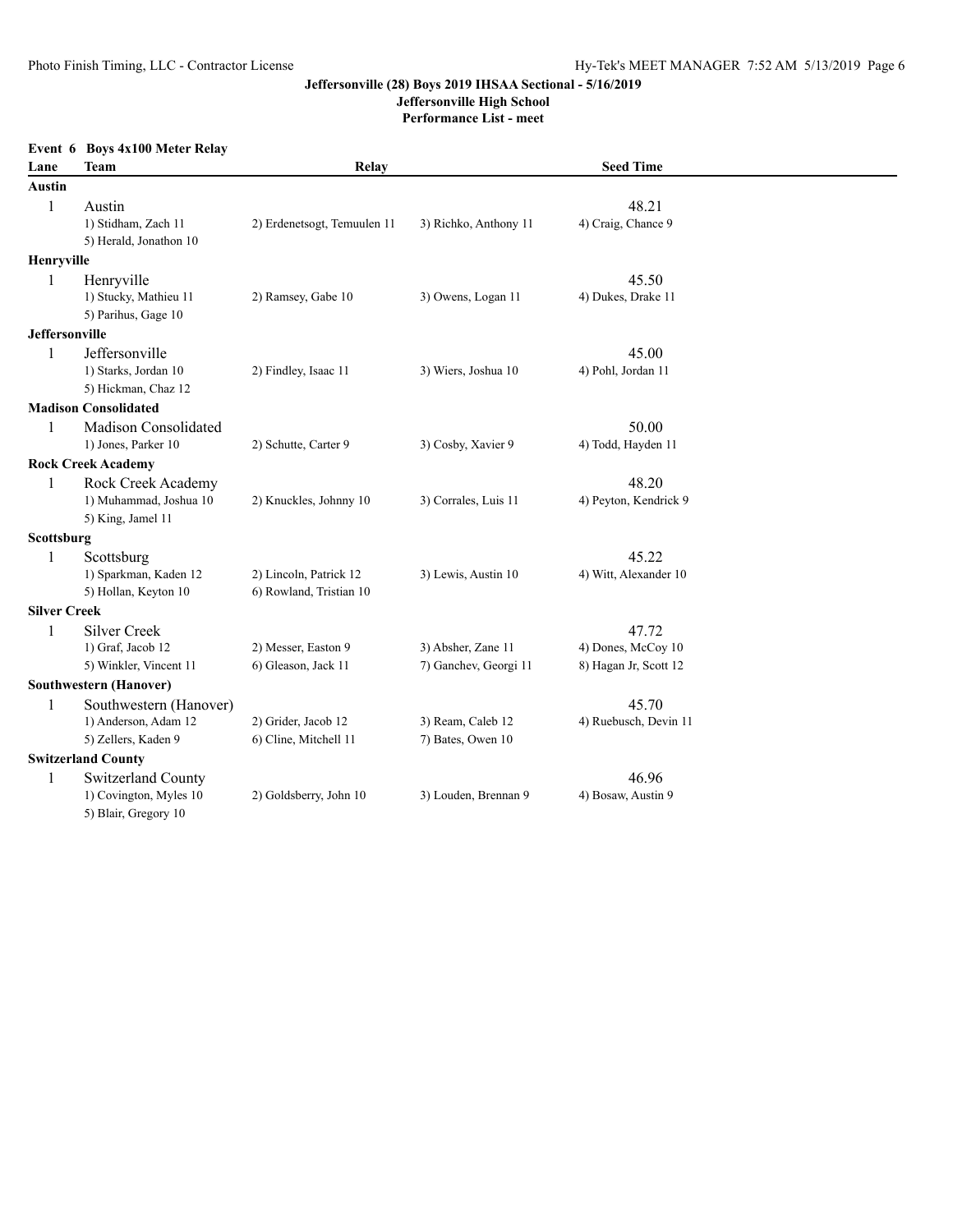# **Jeffersonville High School**

**Performance List - meet**

## **Event 7 Boys 400 Meter Dash**

| Lane                  | Name                        |    | Year School               | <b>Seed Time</b> |     |  |
|-----------------------|-----------------------------|----|---------------------------|------------------|-----|--|
| Austin                |                             |    |                           |                  |     |  |
| 1                     | Rusch, Chase                |    | 12 Austin                 | 51.96            |     |  |
| $\overline{2}$        | Rahe, Xavier                |    | 10 Austin                 | 55.20            |     |  |
| Charlestown           |                             |    |                           |                  |     |  |
| 1                     | Morrow, Drashaun            | 12 | Charlestown               | 54.05            |     |  |
| $\overline{2}$        | Cruz, Andrew                | 9  | Charlestown               | 56.60            |     |  |
| 3                     | Adams, Andrew               |    | 12 Charlestown            | 59.23            | Alt |  |
| Henryville            |                             |    |                           |                  |     |  |
| 1                     | Hollingsworth, Nick         |    | 11 Henryville             | 56.54            |     |  |
| 2                     | Lehaceanu, Caleb            |    | 9 Henryville              | 57.61            |     |  |
| <b>Jeffersonville</b> |                             |    |                           |                  |     |  |
| 1                     | Baynes, Vaugndez            | 9  | Jeffersonville            | 54.90            |     |  |
| $\overline{2}$        | Bacon, Azarian              | 9  | Jeffersonville            | 55.00            |     |  |
| 3                     | Pohl, Jordan                | 11 | Jeffersonville            | 55.00            | Alt |  |
|                       | <b>Madison Consolidated</b> |    |                           |                  |     |  |
| 1                     | O'Banion, Daunte            |    | 12 Madison Consolidated   | 49.49            |     |  |
| $\overline{2}$        | Center, Nick                | 10 | Madison Consolidated      | 55.60            |     |  |
| 3                     | Ratcliff, Willam            | 9  | Madison Consolidated      | 1:00.00          | Alt |  |
|                       | <b>Rock Creek Academy</b>   |    |                           |                  |     |  |
| 1                     | Pope, Troy                  |    | 10 Rock Creek Academy     | 1:00.00          |     |  |
| $\overline{2}$        | Villier-Waltz, Ashton       | 10 | Rock Creek Academy        | 1:10.00          |     |  |
| Scottsburg            |                             |    |                           |                  |     |  |
|                       | Lincoln, Patrick            |    | 12 Scottsburg             | 51.30            |     |  |
| $\overline{2}$        | Rowland, Tristian           |    | 10 Scottsburg             | 51.84            |     |  |
|                       | <b>Shawe Memorial</b>       |    |                           |                  |     |  |
| 1                     | Grote, Henry                |    | 9 Shawe Memorial          | 1:07.00          |     |  |
| <b>Silver Creek</b>   |                             |    |                           |                  |     |  |
| $\mathbf{1}$          | Gleason, Jack               | 11 | Silver Creek              | 54.25            |     |  |
| $\overline{2}$        | Armstrong, Gabriel          | 9  | Silver Creek              | 54.50            |     |  |
| 3                     | Winkler, Vincent            | 11 | Silver Creek              | 55.12            | Alt |  |
|                       | Southwestern (Hanover)      |    |                           |                  |     |  |
| 1                     | Cline, Mitchell             |    | 11 Southwestern (Hanover) | 49.18            |     |  |
| $\overline{2}$        | Grider, Jacob               |    | 12 Southwestern (Hanover) | 53.81            |     |  |
|                       |                             |    |                           |                  |     |  |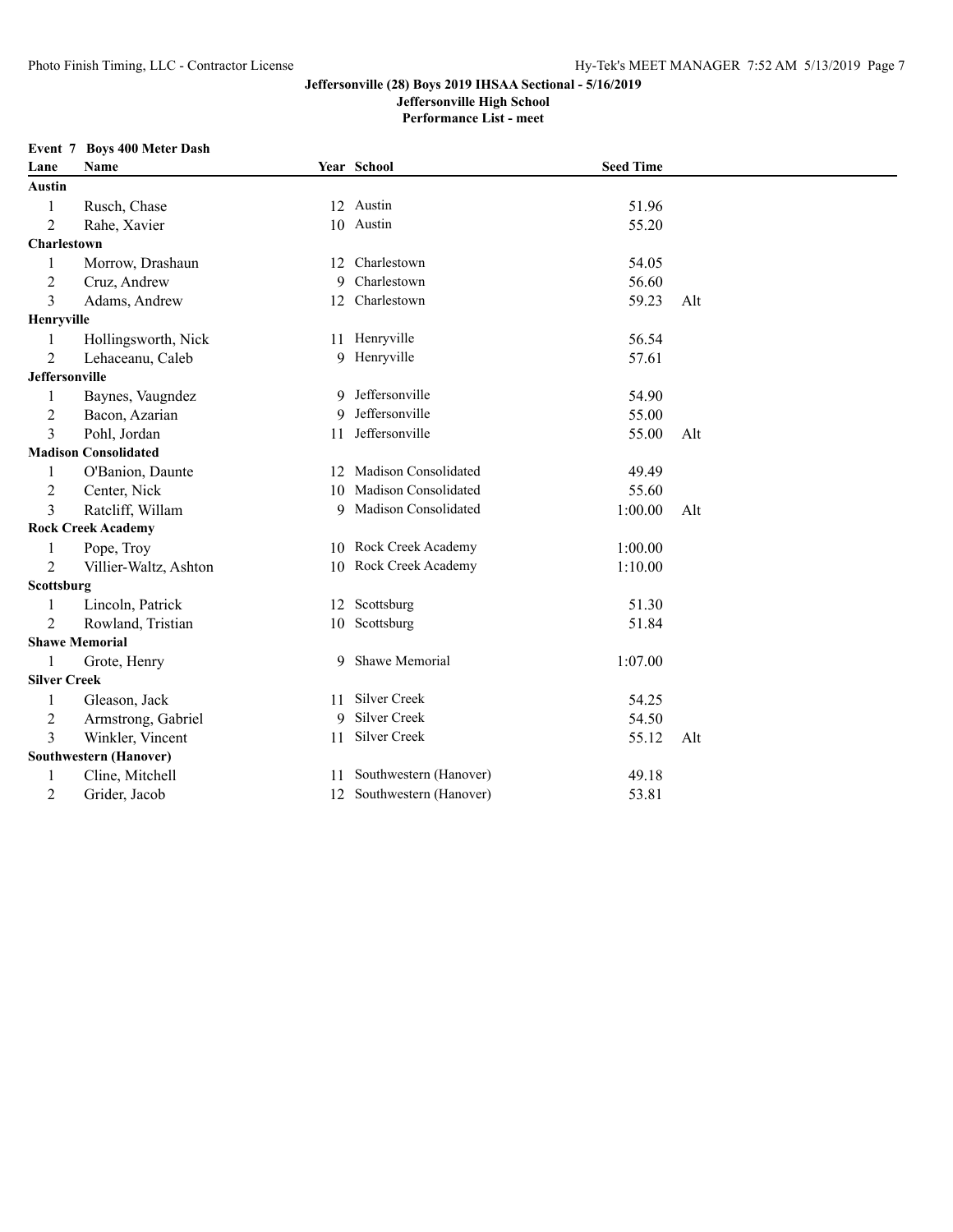**Jeffersonville High School**

**Performance List - meet**

### **Event 8 Boys 300 Meter Hurdles**

| Lane                  | Name                          |    | Year School               | <b>Seed Time</b> |     |
|-----------------------|-------------------------------|----|---------------------------|------------------|-----|
| Austin                |                               |    |                           |                  |     |
| 1                     | Herald, Jonathon              |    | 10 Austin                 | 44.86            |     |
| 2                     | Bellamy, Steven               |    | 11 Austin                 | 47.21            |     |
| Charlestown           |                               |    |                           |                  |     |
| 1                     | McCoy, Joshua                 | 11 | Charlestown               | 43.47            |     |
| $\overline{2}$        | Kinser, Dylan                 |    | 9 Charlestown             | 45.05            |     |
| Henryville            |                               |    |                           |                  |     |
| 1                     | Owens, Logan                  |    | 11 Henryville             | 44.78            |     |
| $\overline{2}$        | Crosby, Cameron               |    | 11 Henryville             | 46.88            |     |
| <b>Jeffersonville</b> |                               |    |                           |                  |     |
| $\mathbf{1}$          | Nelson, Drew                  | 10 | Jeffersonville            | 42.00            |     |
| 2                     | Bush, Maliek                  | 9  | Jeffersonville            | 45.40            |     |
|                       | <b>Madison Consolidated</b>   |    |                           |                  |     |
|                       | Schutte, Carter               |    | 9 Madison Consolidated    | 48.67            |     |
| $\overline{2}$        | Jones, Parker                 |    | 10 Madison Consolidated   | 50.70            |     |
|                       | <b>New Washington</b>         |    |                           |                  |     |
|                       | Diaz, Jesus                   |    | 11 New Washington         | 44.60            |     |
|                       | <b>Rock Creek Academy</b>     |    |                           |                  |     |
| 1                     | Knuckles, Johnny              |    | 10 Rock Creek Academy     | 46.00            |     |
| Scottsburg            |                               |    |                           |                  |     |
|                       | Gibson, Ryan                  |    | 10 Scottsburg             | 49.74            |     |
| 2                     | Cannon, Jeffrey               |    | 12 Scottsburg             | 51.08            |     |
| <b>Silver Creek</b>   |                               |    |                           |                  |     |
| 1                     | Lucas, Ryan                   | 9. | Silver Creek              | 48.83            |     |
| $\overline{c}$        | Shields, Ryan                 | 11 | Silver Creek              | 49.90            |     |
| 3                     | Lucas, Jacob                  | 10 | Silver Creek              | 50.00            | Alt |
|                       | <b>Southwestern (Hanover)</b> |    |                           |                  |     |
| 1                     | Ream, Caleb                   |    | 12 Southwestern (Hanover) | 41.93            |     |
| 2                     | Smith, Brandon                |    | 9 Southwestern (Hanover)  | 46.45            |     |
| 3                     | Bates, Owen                   |    | 10 Southwestern (Hanover) | 46.51            | Alt |
|                       | <b>Switzerland County</b>     |    |                           |                  |     |
| 1                     | Taulbee, Cory                 |    | 12 Switzerland County     | 45.70            |     |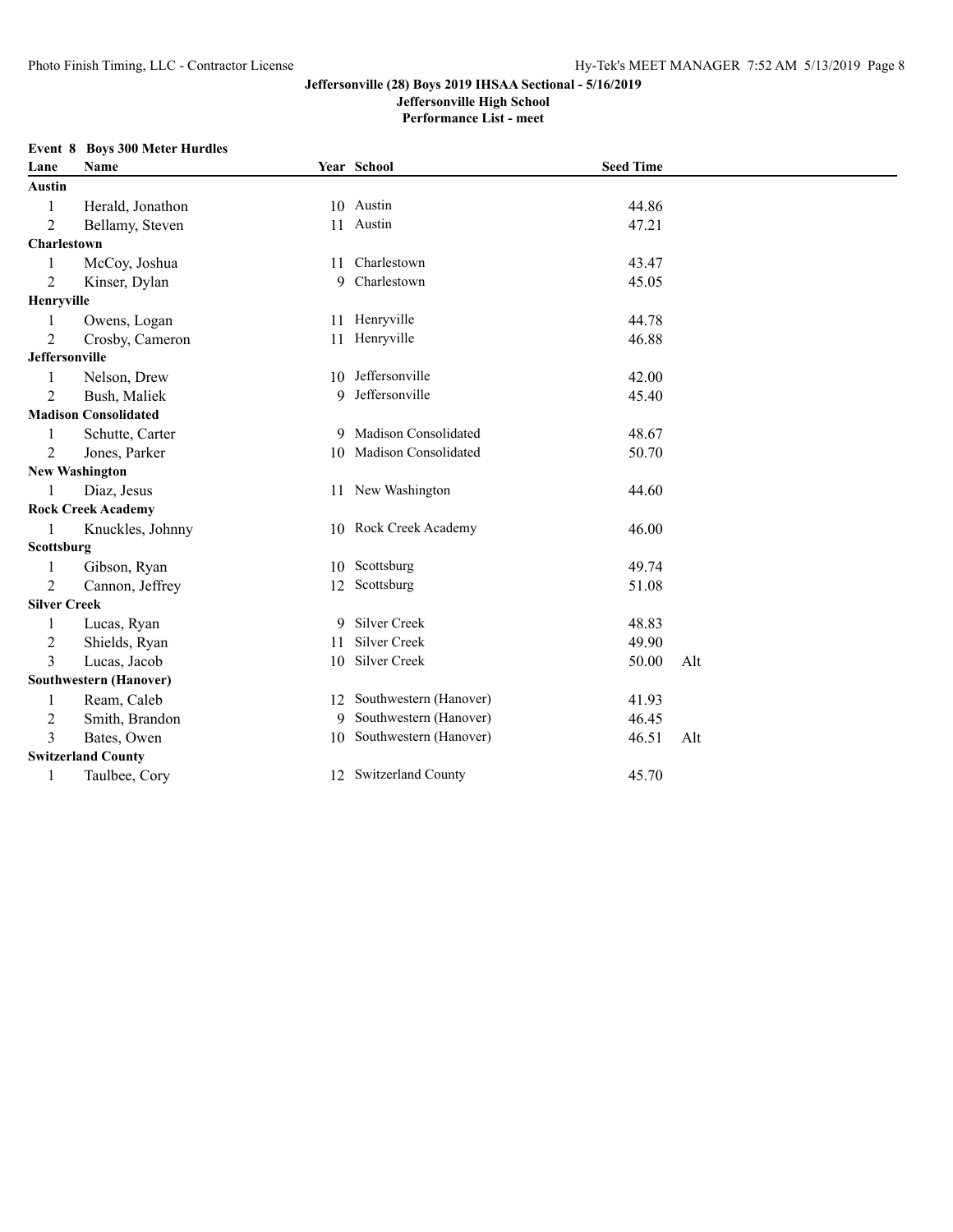**Jeffersonville High School**

**Performance List - meet**

#### **Event 9 Boys 800 Meter Run**

| Lane                | Name                          |    | Year School              | <b>Seed Time</b> |     |
|---------------------|-------------------------------|----|--------------------------|------------------|-----|
| Austin              |                               |    |                          |                  |     |
| $\mathbf{1}$        | Rusch, Chase                  |    | 12 Austin                | 2:03.00          |     |
| $\overline{2}$      | White, Josiah                 |    | 11 Austin                | 2:07.20          |     |
| 3                   | Craig, Chance                 |    | 9 Austin                 | 2:21.10          | Alt |
| Charlestown         |                               |    |                          |                  |     |
| 1                   | Adams, Andrew                 |    | 12 Charlestown           | 2:19.00          |     |
| $\overline{2}$      | Van Gilder, Hunter            |    | 10 Charlestown           | 2:32.00          |     |
| Henryville          |                               |    |                          |                  |     |
| 1                   | Youell, Jayke                 |    | 11 Henryville            | 2:06.00          |     |
| $\overline{2}$      | Miller, Charlie               | 11 | Henryville               | 2:11.00          |     |
| 3                   | Coats, Xavier                 |    | 11 Henryville            | 2:15.00          | Alt |
| Jeffersonville      |                               |    |                          |                  |     |
| $\mathbf{1}$        | Gerritsen, Drew               |    | 10 Jeffersonville        | 2:10.00          |     |
| $\overline{2}$      | Johnson, Mark                 |    | 12 Jeffersonville        | 2:20.00          |     |
|                     | <b>Madison Consolidated</b>   |    |                          |                  |     |
| 1                   | Holt, Blair                   |    | 12 Madison Consolidated  | 2:02.20          |     |
| $\overline{2}$      | Kelsey, Jack                  |    | 9 Madison Consolidated   | 2:06.20          |     |
| 3                   | Howell, Jacob                 |    | 11 Madison Consolidated  | 2:19.20          | Alt |
|                     | <b>New Washington</b>         |    |                          |                  |     |
| 1                   | Buford, Jayden                |    | 10 New Washington        | 2:22.10          |     |
|                     | <b>Rock Creek Academy</b>     |    |                          |                  |     |
| 1                   | Barnes-Davies, Brian          | 11 | Rock Creek Academy       | 2:29.84          |     |
| $\overline{c}$      | Pope, Troy                    |    | 10 Rock Creek Academy    | 2:45.00          |     |
| 3                   | Villier-Waltz, Ashton         |    | 10 Rock Creek Academy    | 3:05.00          | Alt |
| Scottsburg          |                               |    |                          |                  |     |
| 1                   | Rowland, Tristian             |    | 10 Scottsburg            | 2:10.00          |     |
| $\overline{2}$      | Campbell, Jackson             |    | 10 Scottsburg            | 2:15.28          |     |
|                     | <b>Shawe Memorial</b>         |    |                          |                  |     |
| 1                   | Kinne, Leon                   |    | 12 Shawe Memorial        | 2:07.00          |     |
| <b>Silver Creek</b> |                               |    |                          |                  |     |
| 1                   | Smith, Aubrey                 | 11 | Silver Creek             | 2:05.02          |     |
| $\overline{c}$      | Armstrong, Gabriel            | 9  | Silver Creek             | 2:10.00          |     |
| 3                   | Cooper, Kyle                  |    | 12 Silver Creek          | 2:15.20          | Alt |
|                     | <b>Southwestern (Hanover)</b> |    |                          |                  |     |
| 1                   | Mundt, Gavyn                  | 11 | Southwestern (Hanover)   | 2:10.65          |     |
| $\overline{c}$      | Smith, Trevor                 | 11 | Southwestern (Hanover)   | 2:15.14          |     |
| 3                   | Smith, Brandon                |    | 9 Southwestern (Hanover) | 2:15.80          | Alt |
|                     | <b>Switzerland County</b>     |    |                          |                  |     |
| 1                   | Hicks, Ben                    |    | 9 Switzerland County     | 2:18.60          |     |
| $\overline{2}$      | Romans, Zac                   |    | 12 Switzerland County    | 2:38.00          |     |
|                     |                               |    |                          |                  |     |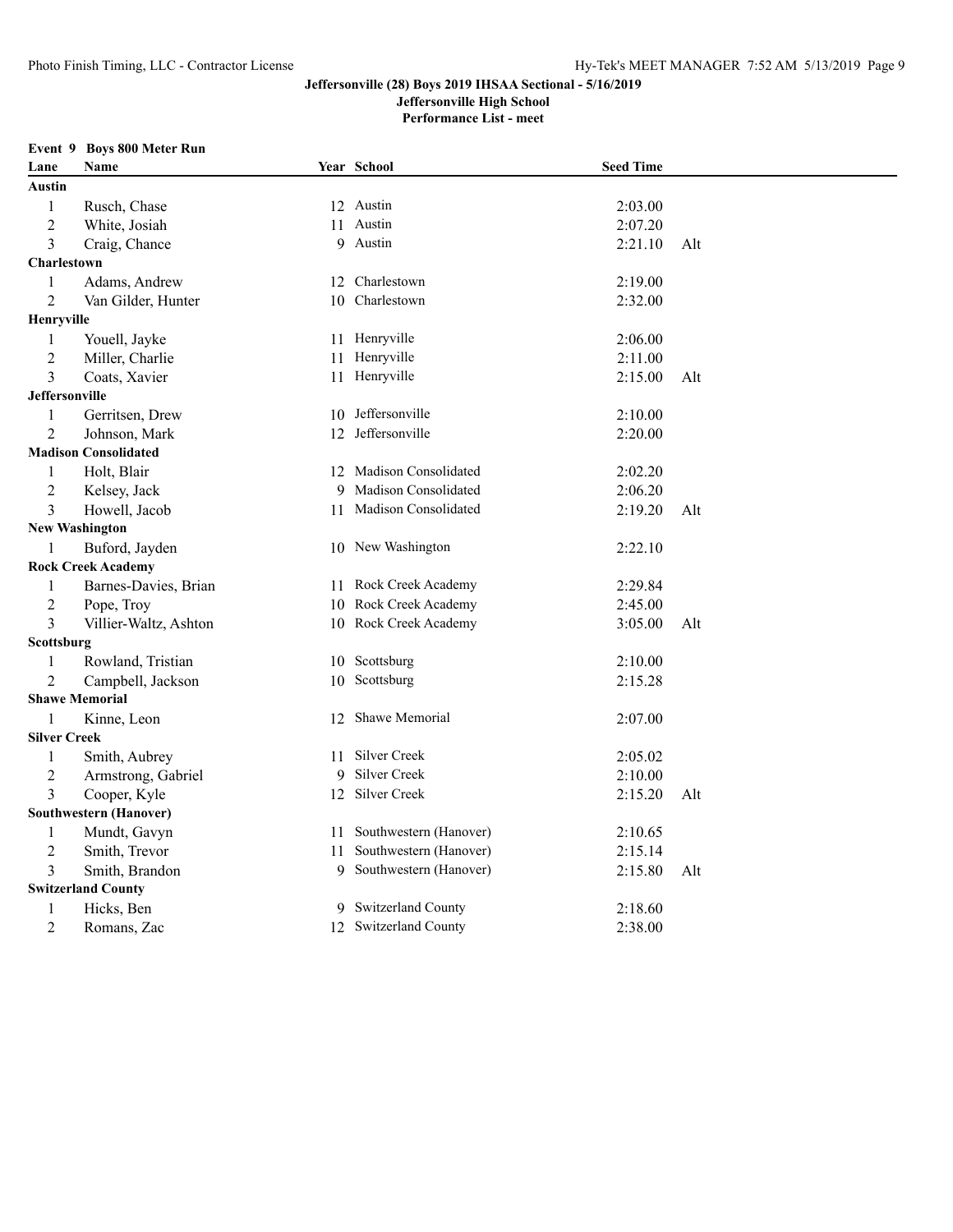**Jeffersonville High School**

**Performance List - meet**

#### **Event 10 Boys 3200 Meter Run**

| Lane                  | <b>Name</b>                   |    | Year School            | <b>Seed Time</b> |     |
|-----------------------|-------------------------------|----|------------------------|------------------|-----|
| <b>Austin</b>         |                               |    |                        |                  |     |
| 1                     | Fugate, Ethan                 |    | 12 Austin              | 10:23.20         |     |
| $\overline{c}$        | Beck, Wyatt                   |    | 9 Austin               | 10:25.10         |     |
| 3                     | Peacock, Colton               |    | 10 Austin              | 11:51.10         | Alt |
| Henryville            |                               |    |                        |                  |     |
|                       | Miller, Kris                  | 12 | Henryville             | 10:20.00         |     |
| $\overline{2}$        | Phillips, Alex                | 12 | Henryville             | 11:45.00         |     |
| 3                     | Petty, Jesse                  | 11 | Henryville             | 12:00.00         | Alt |
| <b>Jeffersonville</b> |                               |    |                        |                  |     |
|                       | Burns III, William            | 11 | Jeffersonville         | 10:34.00         |     |
| $\overline{2}$        | Schueller, Louis              | 10 | Jeffersonville         | 12:30.00         |     |
|                       | <b>Madison Consolidated</b>   |    |                        |                  |     |
| 1                     | Sample, Julian                | 11 | Madison Consolidated   | 11:06.60         |     |
| $\overline{2}$        | Howell, Jacob                 | 11 | Madison Consolidated   | 11:53.40         |     |
| 3                     | Mistry, Neel                  |    | 9 Madison Consolidated | 13:12.20         | Alt |
|                       | <b>Rock Creek Academy</b>     |    |                        |                  |     |
|                       | Mattingly, James              |    | 10 Rock Creek Academy  | 13:41.00         |     |
| Scottsburg            |                               |    |                        |                  |     |
|                       | Borden, Gavin                 |    | 10 Scottsburg          | 12:29.22         |     |
|                       | <b>Shawe Memorial</b>         |    |                        |                  |     |
|                       | Avalos, Bryan                 | 12 | Shawe Memorial         | 11:28.00         |     |
| $\overline{2}$        | Binzer, Matthew               | 12 | Shawe Memorial         | 14:38.00         |     |
| <b>Silver Creek</b>   |                               |    |                        |                  |     |
| 1                     | Clark, Gavin                  | 10 | Silver Creek           | 10:33.60         |     |
| $\overline{2}$        | Kerber, Maxwell               | 12 | Silver Creek           | 11:11.30         |     |
|                       | <b>Southwestern (Hanover)</b> |    |                        |                  |     |
| 1                     | Winston, Bradley              | 12 | Southwestern (Hanover) | 10:34.62         |     |
| $\overline{2}$        | Smith, Trevor                 | 11 | Southwestern (Hanover) | 11:29.65         |     |
| 3                     | Geary, Caleb                  | 10 | Southwestern (Hanover) | 12:14.64         | Alt |
|                       | <b>Switzerland County</b>     |    |                        |                  |     |
| 1                     | Manbeck, Coby                 |    | 10 Switzerland County  | 12:16.00         |     |
|                       |                               |    |                        |                  |     |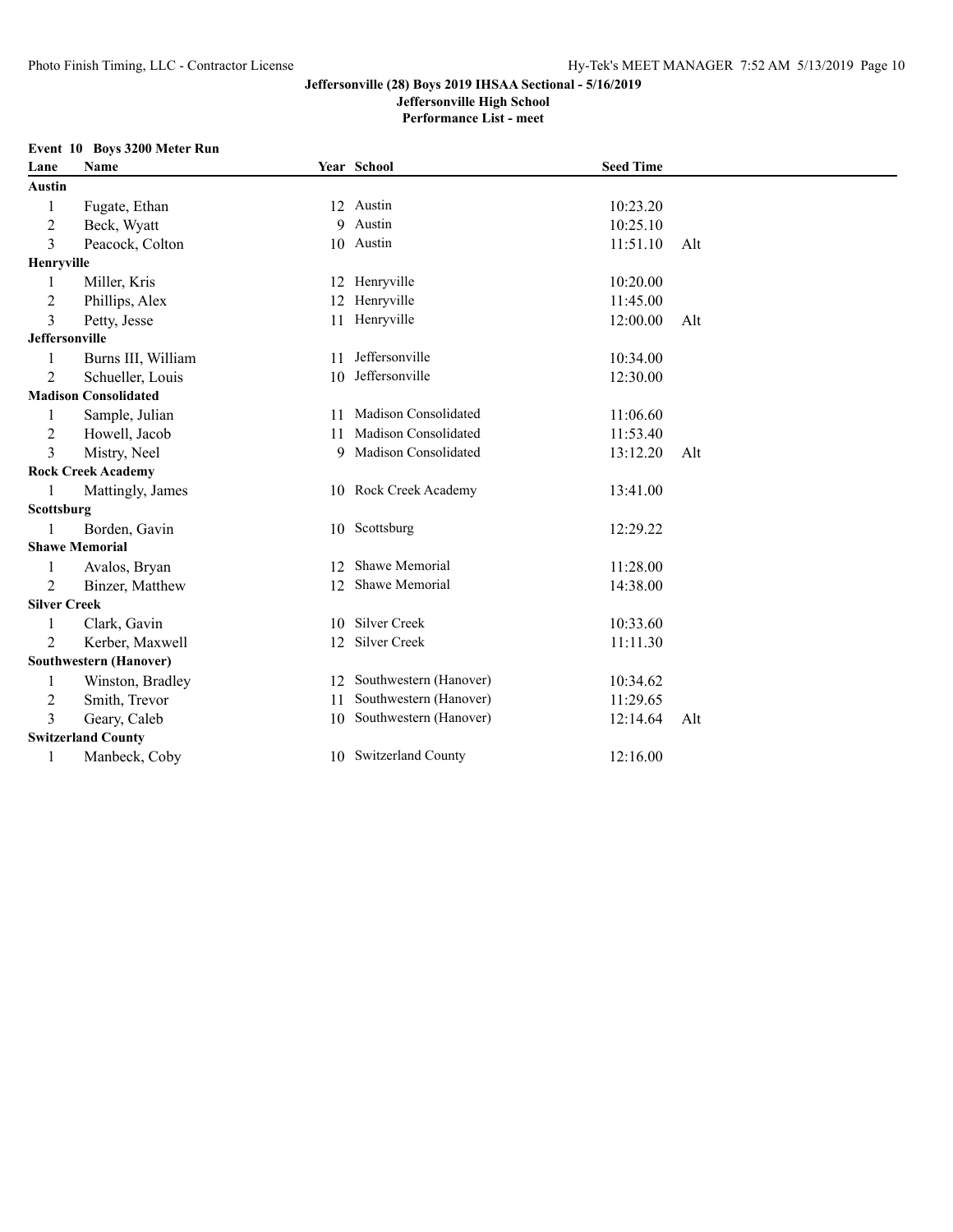**Jeffersonville High School**

**Performance List - meet**

|                     | Event 11 Boys 4x400 Meter Relay            |                                        |                        |                                |  |
|---------------------|--------------------------------------------|----------------------------------------|------------------------|--------------------------------|--|
| Lane                | Team                                       | Relay                                  |                        | <b>Seed Time</b>               |  |
| <b>Austin</b>       |                                            |                                        |                        |                                |  |
| $\mathbf{1}$        | Austin                                     |                                        |                        | 3:44.95                        |  |
|                     | 1) White, Josiah 11                        | 2) Rusch, Chase 12                     | 3) Herald, Jonathon 10 | 4) Bellamy, Steven 11          |  |
|                     | 5) Rahe, Xavier 10                         |                                        |                        |                                |  |
| Charlestown         |                                            |                                        |                        |                                |  |
| 1                   | Charlestown                                |                                        |                        | 3:45.85                        |  |
|                     | 1) Van Gilder, Hunter 10                   | 2) Kinser, Dylan 9                     | 3) McCoy, Joshua 11    | 4) Adams, Andrew 12            |  |
|                     | 5) Braunecker, Robert 11                   | 6) Duncan, Avery 11                    | 7) Cruz, Andrew 9      | 8) Morrow, Drashaun 12         |  |
| Henryville          |                                            |                                        |                        |                                |  |
| 1                   | Henryville                                 |                                        |                        | 3:45.00                        |  |
|                     | 1) Hollingsworth, Nick 11                  | 2) Lehaceanu, Caleb 9                  | 3) Youell, Jayke 11    | 4) Owens, Logan 11             |  |
|                     | 5) Miller, Charlie 11                      | 6) Crosby, Cameron 11                  |                        |                                |  |
| Jeffersonville      |                                            |                                        |                        |                                |  |
| 1                   | Jeffersonville                             |                                        |                        | 3:34.00                        |  |
|                     | 1) Findley, Isaac 11                       | 2) Wiers, Joshua 10                    | 3) Pohl, Jordan 11     | 4) Nelson, Drew 10             |  |
|                     | 5) Mucker, Montez 11                       | 6) Baynes, Vaugndez 9                  |                        |                                |  |
|                     | <b>Madison Consolidated</b>                |                                        |                        |                                |  |
| 1                   | Madison Consolidated                       |                                        |                        | 3:30.45                        |  |
|                     | 1) Holt, Blair 12                          | 2) Schutte, Carter 9                   | 3) Foy, Bryce 11       | 4) O'Banion, Daunte 12         |  |
|                     | 5) Cosby, Xavier 9                         | 6) Kelsey, Jack 9                      | 7) Center, Nick 10     |                                |  |
|                     | <b>New Washington</b>                      |                                        |                        |                                |  |
| 1                   | New Washington                             |                                        |                        | 4:06.32                        |  |
|                     | 1) Tye, Spencer 12                         | 2) Diaz, Jesus 11                      | 3) Buford, Jayden 10   | 4) Walter, AJ 11               |  |
| Scottsburg          |                                            |                                        |                        |                                |  |
| 1                   | Scottsburg                                 |                                        |                        | 3:28.00                        |  |
|                     | 1) Sparkman, Kaden 12                      | 2) Foster, Andrew 11                   | 3) Lincoln, Patrick 12 | 4) Witt, Alexander 10          |  |
|                     | 5) Hollan, Keyton 10                       | 6) Rowland, Tristian 10                |                        |                                |  |
|                     | <b>Shawe Memorial</b>                      |                                        |                        |                                |  |
| 1                   | Shawe Memorial                             |                                        |                        | 4:14.00                        |  |
|                     | 1) Grote, Henry 9<br>5) Kennett, Walker 11 | 2) Liu, Louis 9<br>6) Avalos, Bryan 12 | 3) Lisle, Joseph 12    | 4) Kinne, Leon 12              |  |
| <b>Silver Creek</b> |                                            |                                        |                        |                                |  |
|                     | <b>Silver Creek</b>                        |                                        |                        |                                |  |
| 1                   | 1) Smith, Aubrey 11                        | 2) Winkler, Vincent 11                 | 3) Gleason, Jack 11    | 3:41.59<br>4) Still, Ashton 10 |  |
|                     | 5) Lucas, Ryan 9                           | 6) Armstrong, Gabriel 9                | 7) Cooper, Kyle 12     | 8) Ganchev, Georgi 11          |  |
|                     | <b>Southwestern (Hanover)</b>              |                                        |                        |                                |  |
| $\mathbf{1}$        | Southwestern (Hanover)                     |                                        |                        | 3:35.41                        |  |
|                     | 1) Anderson, Adam 12                       | 2) Mundt, Gavyn 11                     | 3) Grider, Jacob 12    | 4) Cloud, Colton 9             |  |
|                     | 5) Ream, Caleb 12                          | 6) Winston, Bradley 12                 | 7) Smith, Brandon 9    | 8) Cline, Mitchell 11          |  |
|                     | <b>Switzerland County</b>                  |                                        |                        |                                |  |
| 1                   | Switzerland County                         |                                        |                        | 3:55.00                        |  |
|                     | 1) Covington, Myles 10                     | 2) Hicks, Ben 9                        | 3) Goldsberry, John 10 | 4) Taulbee, Cory 12            |  |
|                     | 5) Bosaw, Austin 9                         | 6) Blair, Gregory 10                   |                        |                                |  |
|                     |                                            |                                        |                        |                                |  |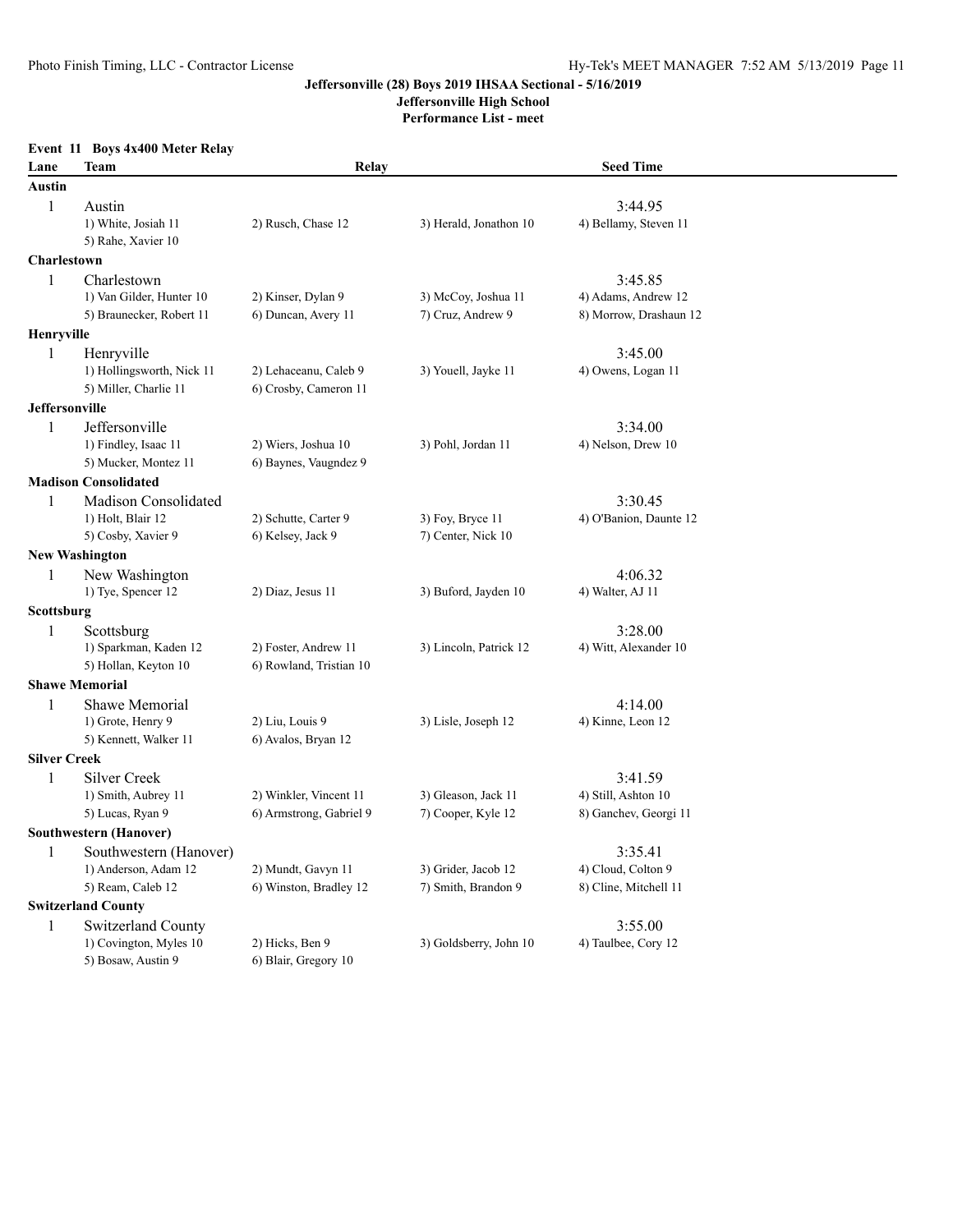**Jeffersonville High School**

**Performance List - meet**

#### **Event 12 Boys Long Jump**

| Pos                   | Name                          |    | Year School               | <b>Seed Mark</b> |     |
|-----------------------|-------------------------------|----|---------------------------|------------------|-----|
| Austin                |                               |    |                           |                  |     |
| 1                     | Bequeret, Ethan               |    | 12 Austin                 | 19-01.50         |     |
| $\overline{2}$        | Erdenetsogt, Temuulen         |    | 11 Austin                 | 17-07.00         |     |
| Charlestown           |                               |    |                           |                  |     |
| $\mathbf{1}$          | Cruz, Steven                  | 9  | Charlestown               | 20-06.00         |     |
| $\overline{2}$        | Duncan, Avery                 | 11 | Charlestown               | 19-08.00         |     |
| Henryville            |                               |    |                           |                  |     |
| 1                     | Ramsey, Gabe                  |    | 10 Henryville             | 19-02.00         |     |
| $\overline{2}$        | Dukes, Drake                  |    | 11 Henryville             | 19-01.00         |     |
| 3                     | Banet, Aaron                  |    | 9 Henryville              | 17-00.00         | Alt |
| Jeffersonville        |                               |    |                           |                  |     |
| 1                     | Pohl, Jordan                  | 11 | Jeffersonville            | 20-09.00         |     |
| $\overline{2}$        | Julian, Darion                |    | 12 Jeffersonville         | 20-00.00         |     |
|                       | <b>Madison Consolidated</b>   |    |                           |                  |     |
| 1                     | Jones, Parker                 | 10 | Madison Consolidated      | 17-06.50         |     |
| 2                     | Todd, Hayden                  |    | 11 Madison Consolidated   | 17-04.00         |     |
| <b>New Washington</b> |                               |    |                           |                  |     |
| 1                     | Walter, AJ                    |    | 11 New Washington         | 18-10.00         |     |
|                       | <b>Rock Creek Academy</b>     |    |                           |                  |     |
| 1                     | Corrales, Luis                |    | 11 Rock Creek Academy     | 18-10.25         |     |
| $\overline{2}$        | Knuckles, Johnny              | 10 | Rock Creek Academy        | 17-05.00         |     |
| 3                     | Barnes-Davies, Brian          |    | 11 Rock Creek Academy     | 15-09.00         | Alt |
| Scottsburg            |                               |    |                           |                  |     |
| 1                     | Paris, Kent                   |    | 10 Scottsburg             | 17-09.00         |     |
| $\overline{2}$        | Hollan, Keyton                | 10 | Scottsburg                | 17-09.00         |     |
| <b>Shawe Memorial</b> |                               |    |                           |                  |     |
| $\mathbf{1}$          | Lisle, Joseph                 | 12 | Shawe Memorial            | 20-10.00         |     |
| $\overline{2}$        | Kinne, Leon                   | 12 | Shawe Memorial            | 16-10.00         |     |
| 3                     | Grote, Henry                  | 9  | Shawe Memorial            | 13-08.00         | Alt |
| <b>Silver Creek</b>   |                               |    |                           |                  |     |
| 1                     | Lucas, Jacob                  | 10 | Silver Creek              | 19-04.00         |     |
| $\overline{2}$        | Graf, Jacob                   |    | 12 Silver Creek           | 18-09.50         |     |
| 3                     | Gleason, Jack                 |    | 11 Silver Creek           | 18-00.00         | Alt |
|                       | <b>Southwestern (Hanover)</b> |    |                           |                  |     |
| $\mathbf{1}$          | Cline, Mitchell               |    | 11 Southwestern (Hanover) | 19-10.00         |     |
| 2                     | Zellers, Kaden                | 9  | Southwestern (Hanover)    | 18-07.00         |     |
|                       | <b>Switzerland County</b>     |    |                           |                  |     |
| 1                     | Blair, Gregory                |    | 10 Switzerland County     | 17-01.00         |     |
| $\overline{2}$        | Nead, Zach                    |    | 9 Switzerland County      | 14-08.00         |     |
|                       |                               |    |                           |                  |     |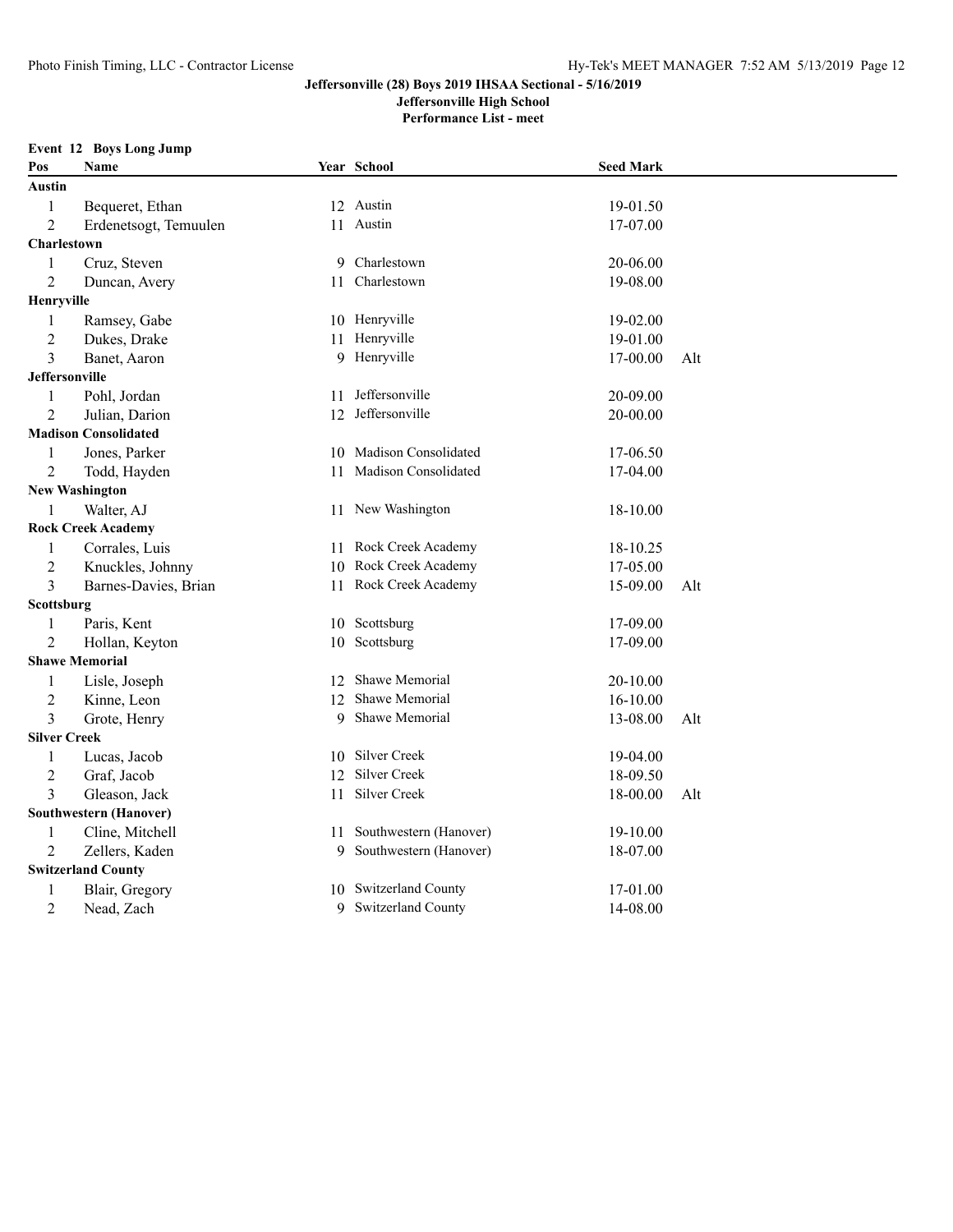# **Jeffersonville High School**

**Performance List - meet**

#### **Event 13 Boys High Jump**

| Pos                                                                                                                                                                      | Name                  |    | Year School            | <b>Seed Mark</b> |     |  |  |
|--------------------------------------------------------------------------------------------------------------------------------------------------------------------------|-----------------------|----|------------------------|------------------|-----|--|--|
| Austin                                                                                                                                                                   |                       |    |                        |                  |     |  |  |
|                                                                                                                                                                          | Hollan, Peyton        |    | 12 Austin              | 5-08.00          |     |  |  |
| 2                                                                                                                                                                        | Konkler, Tristian     |    | 10 Austin              | $5 - 06.00$      |     |  |  |
| <b>Charlestown</b>                                                                                                                                                       |                       |    |                        |                  |     |  |  |
| 1                                                                                                                                                                        | Duncan, Avery         | 11 | Charlestown            | $6 - 04.00$      |     |  |  |
| 2                                                                                                                                                                        | Cruz, Steven          | 9  | Charlestown            | $5-10.00$        |     |  |  |
| Henryville                                                                                                                                                               |                       |    |                        |                  |     |  |  |
|                                                                                                                                                                          | Dukes, Drake          |    | 11 Henryville          | $5-10.00$        |     |  |  |
| Jeffersonville                                                                                                                                                           |                       |    |                        |                  |     |  |  |
|                                                                                                                                                                          | Dailey, Victor        | 12 | Jeffersonville         | 6-08.00          |     |  |  |
| 2                                                                                                                                                                        | Hughes, Deydrian      | 10 | Jeffersonville         | $6 - 02.00$      |     |  |  |
|                                                                                                                                                                          | <b>New Washington</b> |    |                        |                  |     |  |  |
|                                                                                                                                                                          | Walter, AJ            |    | 11 New Washington      | 5-08.00          |     |  |  |
|                                                                                                                                                                          |                       |    |                        |                  |     |  |  |
|                                                                                                                                                                          | Lincoln, Patrick      | 12 | Scottsburg             | $6 - 01.00$      |     |  |  |
| 2                                                                                                                                                                        | Hollan, Keyton        | 10 |                        | $5 - 10.00$      |     |  |  |
|                                                                                                                                                                          |                       |    |                        |                  |     |  |  |
|                                                                                                                                                                          | Lucas, Jacob          |    | <b>Silver Creek</b>    | $6 - 00.00$      |     |  |  |
| 2                                                                                                                                                                        | Dones, McCoy          | 10 | Silver Creek           | $5-04.00$        |     |  |  |
| 3                                                                                                                                                                        | Crabtree, Kevin       | 10 | Silver Creek           | $5 - 00.00$      | Alt |  |  |
|                                                                                                                                                                          |                       |    |                        |                  |     |  |  |
|                                                                                                                                                                          | Bates, Owen           | 10 | Southwestern (Hanover) | 6-05.00          |     |  |  |
| 2                                                                                                                                                                        | Anderson, Adam        | 12 | Southwestern (Hanover) | 5-08.00          |     |  |  |
| Scottsburg<br>Scottsburg<br><b>Silver Creek</b><br>10<br><b>Southwestern (Hanover)</b><br><b>Switzerland County</b><br>12 Switzerland County<br>5-06.00<br>Watson, Brian |                       |    |                        |                  |     |  |  |
|                                                                                                                                                                          |                       |    |                        |                  |     |  |  |
|                                                                                                                                                                          |                       |    |                        |                  |     |  |  |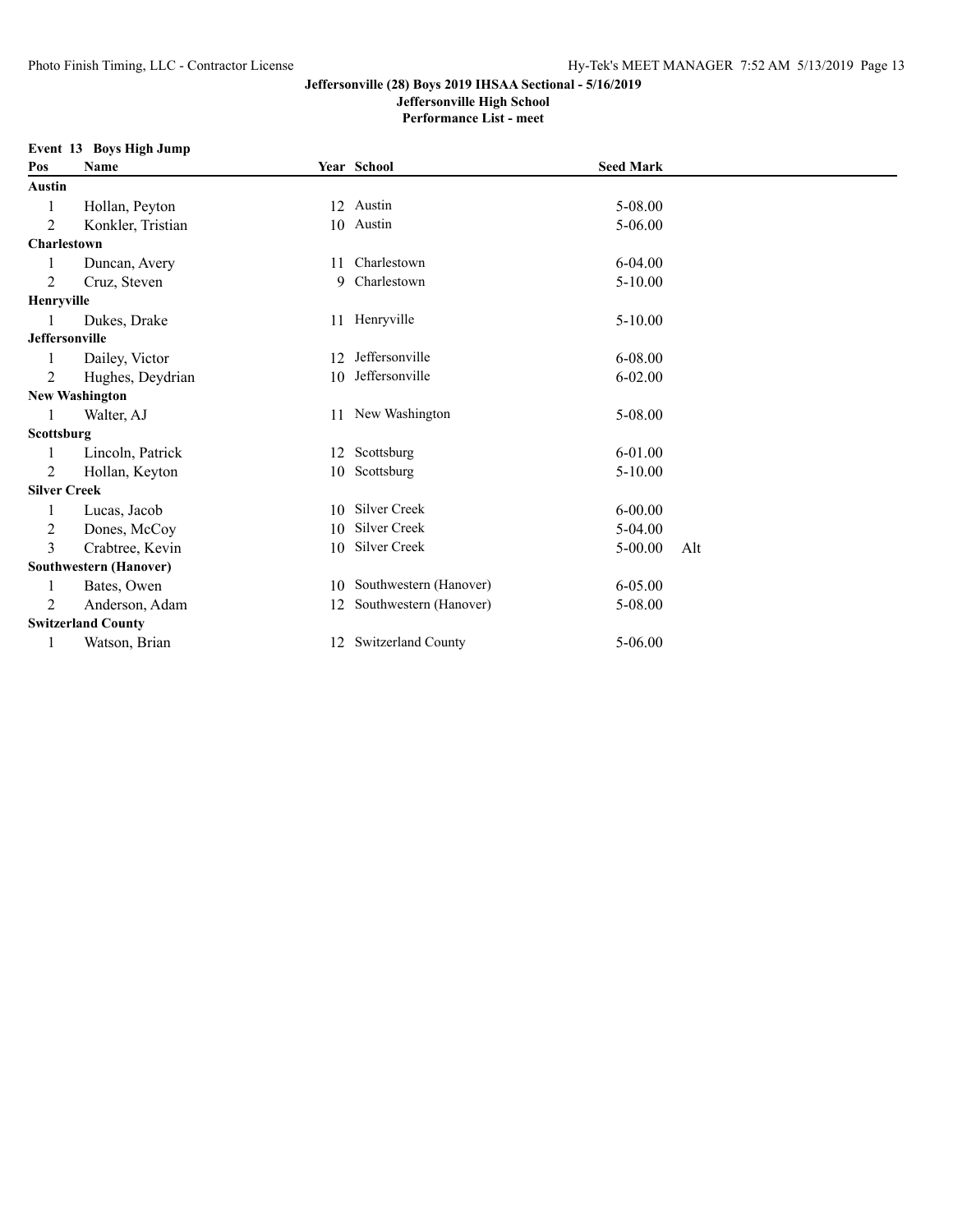### **Jeffersonville High School**

**Performance List - meet**

#### **Event 14 Boys Discus Throw**

| Pos                   | Name                          |    | Year School               | <b>Seed Mark</b> |     |
|-----------------------|-------------------------------|----|---------------------------|------------------|-----|
| Austin                |                               |    |                           |                  |     |
| 1                     | McIntosh, Konner              |    | 10 Austin                 | 130-01           |     |
| $\overline{c}$        | Stidham, Zach                 | 11 | Austin                    | 118-08           |     |
| 3                     | Bowling, Owen                 |    | 11 Austin                 | 110-06           | Alt |
| Charlestown           |                               |    |                           |                  |     |
| 1                     | Braunecker, Robert            | 11 | Charlestown               | 146-01           |     |
| $\overline{2}$        | Cook, Brock                   | 10 | Charlestown               | 104-00           |     |
| Henryville            |                               |    |                           |                  |     |
| 1                     | Hardesty, Clayton             |    | 9 Henryville              | 93-05            |     |
| $\overline{c}$        | Phillips, Alex                |    | 12 Henryville             | 85-05            |     |
| 3                     | Dietrich, Jacob               |    | 11 Henryville             | 84-01            | Alt |
| <b>Jeffersonville</b> |                               |    |                           |                  |     |
| 1                     | Gardner, Zachary              | 11 | Jeffersonville            | 115-00           |     |
| 2                     | Pratt, Dave                   | 10 | Jeffersonville            | 111-00           |     |
| 3                     | Martin, Isaiah                | 9  | Jeffersonville            | 89-00            | Alt |
|                       | <b>Madison Consolidated</b>   |    |                           |                  |     |
| 1                     | Ray, Dillon                   | 12 | Madison Consolidated      | 121-08           |     |
| $\overline{2}$        | Caswell, Noah                 | 11 | Madison Consolidated      | 121-01           |     |
| 3                     | Geer, Seth                    |    | 12 Madison Consolidated   | 101-04           | Alt |
|                       | <b>Rock Creek Academy</b>     |    |                           |                  |     |
| 1                     | Gnadinger, Matt               |    | 12 Rock Creek Academy     | 80-00            |     |
| $\overline{2}$        | Grimes, Sam                   |    | 12 Rock Creek Academy     | 75-00            |     |
| Scottsburg            |                               |    |                           |                  |     |
| 1                     | Browning, Dakota              |    | 11 Scottsburg             | 108-00           |     |
| <b>Silver Creek</b>   |                               |    |                           |                  |     |
| 1                     | Knox, Hunter                  | 12 | Silver Creek              | 115-08           |     |
| $\overline{c}$        | Mize, Dillon                  | 11 | Silver Creek              | 112-04           |     |
| 3                     | Knox, Cole                    |    | 10 Silver Creek           | 106-09           | Alt |
|                       | <b>Southwestern (Hanover)</b> |    |                           |                  |     |
| 1                     | Williams, Logan               |    | 10 Southwestern (Hanover) | 109-01           |     |
| 2                     | Williams, Matthew             | 10 | Southwestern (Hanover)    | 99-05            |     |
| 3                     | Watson, Aaron                 |    | 12 Southwestern (Hanover) | 98-06            | Alt |
|                       | <b>Switzerland County</b>     |    |                           |                  |     |
| 1                     | Howlett, Zach                 | 12 | Switzerland County        | 137-04           |     |
| 2                     | Brown, Dathan                 |    | 11 Switzerland County     | 105-01           |     |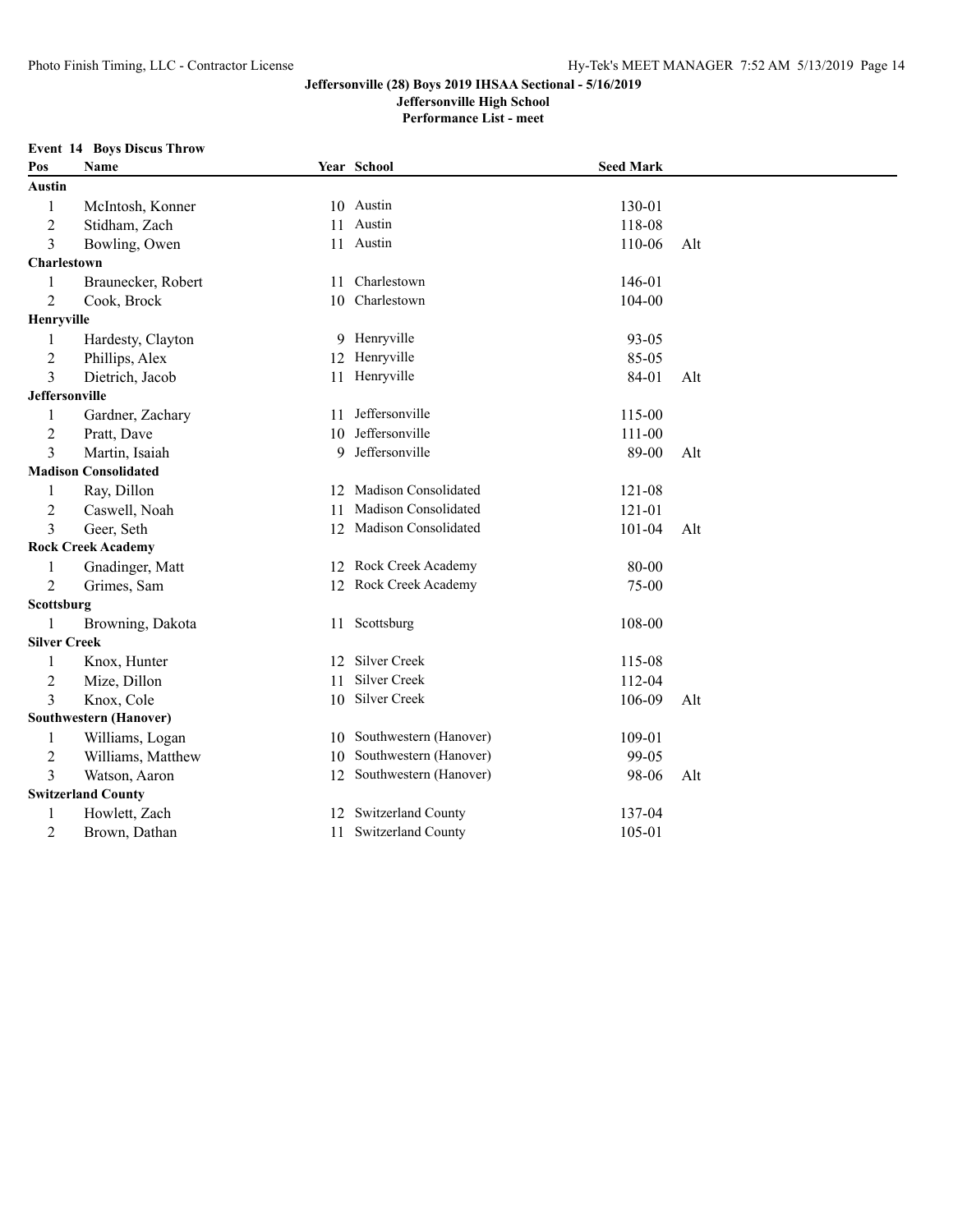### **Jeffersonville High School**

**Performance List - meet**

#### **Event 15 Boys Shot Put**

| Pos                   | Name                          |    | Year School             | <b>Seed Mark</b> |     |  |
|-----------------------|-------------------------------|----|-------------------------|------------------|-----|--|
| Austin                |                               |    |                         |                  |     |  |
| $\mathbf{1}$          | McIntosh, Konner              |    | 10 Austin               | 42-10.00         |     |  |
| $\overline{2}$        | Jordan, Dakota                |    | 11 Austin               | 37-07.50         |     |  |
| 3                     | Bequeret, Ethan               |    | 12 Austin               | 34-06.00         | Alt |  |
| <b>Charlestown</b>    |                               |    |                         |                  |     |  |
| 1                     | Braunecker, Robert            | 11 | Charlestown             | 44-03.00         |     |  |
| $\overline{2}$        | Cook, Brock                   | 10 | Charlestown             | 27-09.00         |     |  |
| Henryville            |                               |    |                         |                  |     |  |
| $\mathbf{1}$          | Armstrong, Isiah              |    | 9 Henryville            | 34-11.00         |     |  |
| $\overline{2}$        | Heid, Will                    |    | 10 Henryville           | 33-10.00         |     |  |
| 3                     | Nein, Ian                     |    | 11 Henryville           | 30-00.00         | Alt |  |
| <b>Jeffersonville</b> |                               |    |                         |                  |     |  |
| $\mathbf{1}$          | Gardner, Zachary              | 11 | Jeffersonville          | 35-00.00         |     |  |
| $\overline{c}$        | Pratt, Dave                   | 10 | Jeffersonville          | 35-00.00         |     |  |
| 3                     | Mimms, Tyson                  | 10 | Jeffersonville          | 30-00.00         | Alt |  |
|                       | <b>Madison Consolidated</b>   |    |                         |                  |     |  |
| 1                     | Caswell, Noah                 |    | 11 Madison Consolidated | 40-02.00         |     |  |
| $\overline{2}$        | Geer, Seth                    | 12 | Madison Consolidated    | 36-05.00         |     |  |
| 3                     | Ray, Dillon                   |    | 12 Madison Consolidated | 35-11.50         | Alt |  |
|                       | <b>Rock Creek Academy</b>     |    |                         |                  |     |  |
| 1                     | Peyton, Kendrick              |    | 9 Rock Creek Academy    | 39-00.00         |     |  |
| $\overline{2}$        | Grimes, Sam                   |    | 12 Rock Creek Academy   | 38-08.00         |     |  |
| 3                     | Gnadinger, Matt               |    | 12 Rock Creek Academy   | 35-11.00         | Alt |  |
| Scottsburg            |                               |    |                         |                  |     |  |
| $\mathbf{1}$          | McKinney, Tylor               | 11 | Scottsburg              | 35-11.00         |     |  |
| $\overline{2}$        | Browning, Dakota              | 11 | Scottsburg              | 35-02.00         |     |  |
|                       | <b>Shawe Memorial</b>         |    |                         |                  |     |  |
| 1                     | Ng, Tszlung                   | 12 | Shawe Memorial          | 25-11.00         |     |  |
| <b>Silver Creek</b>   |                               |    |                         |                  |     |  |
| 1                     | Knox, Hunter                  |    | 12 Silver Creek         | 43-08.00         |     |  |
| $\overline{2}$        | Knox, Cole                    | 10 | Silver Creek            | 37-09.00         |     |  |
| 3                     | Mize, Dillon                  | 11 | Silver Creek            | 37-02.00         | Alt |  |
|                       | <b>Southwestern (Hanover)</b> |    |                         |                  |     |  |
| 1                     | Watson, Aaron                 | 12 | Southwestern (Hanover)  | 39-01.00         |     |  |
| $\overline{2}$        | Williams, Matthew             | 10 | Southwestern (Hanover)  | 37-03.00         |     |  |
| 3                     | Williams, Logan               | 10 | Southwestern (Hanover)  | 36-07.00         | Alt |  |
|                       | <b>Switzerland County</b>     |    |                         |                  |     |  |
| 1                     | Howlett, Zach                 | 12 | Switzerland County      | 46-07.00         |     |  |
| $\overline{2}$        | Boggs, Alec                   |    | 10 Switzerland County   | 32-10.00         |     |  |
|                       |                               |    |                         |                  |     |  |